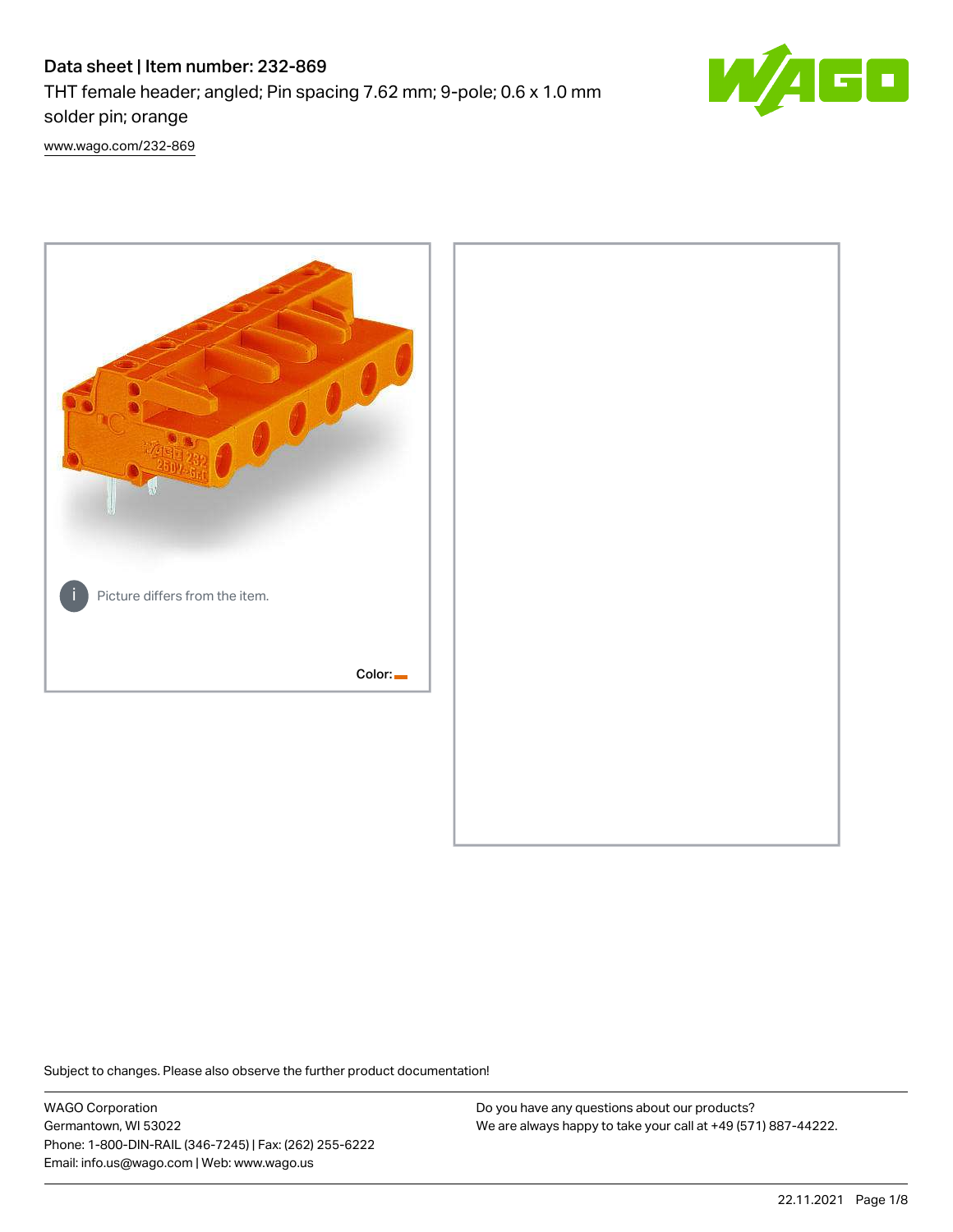



### Item description

- $\blacksquare$ Horizontal or vertical PCB mounting via straight or angled solder pins
- $\blacksquare$ For board-to-board and board-to-wire connections
- $\blacksquare$ Touch-proof PCB outputs
- $\blacksquare$ Easy-to-identify PCB inputs and outputs
- $\blacksquare$ With coding fingers

#### Data Notes

## Safety information 1 The MCS – MULTI CONNECTION SYSTEM includes connectors without breaking capacity in accordance with DIN EN 61984. When used as intended, these connectors must not be connected /disconnected when live or under load. The circuit design should ensure header pins, which can be touched, are not live when unmated. Variants: Other pole numbers 3.8 mm pin projection for male headers with straight solder pins Gold-plated or partially gold-plated contact surfaces

Subject to changes. Please also observe the further product documentation!  $\overline{\mathcal{O}}$ 

| <b>WAGO Corporation</b>                                | Do you have any questions about our products?                 |
|--------------------------------------------------------|---------------------------------------------------------------|
| Germantown, WI 53022                                   | We are always happy to take your call at +49 (571) 887-44222. |
| Phone: 1-800-DIN-RAIL (346-7245)   Fax: (262) 255-6222 |                                                               |
| Email: info.us@wago.com   Web: www.wago.us             |                                                               |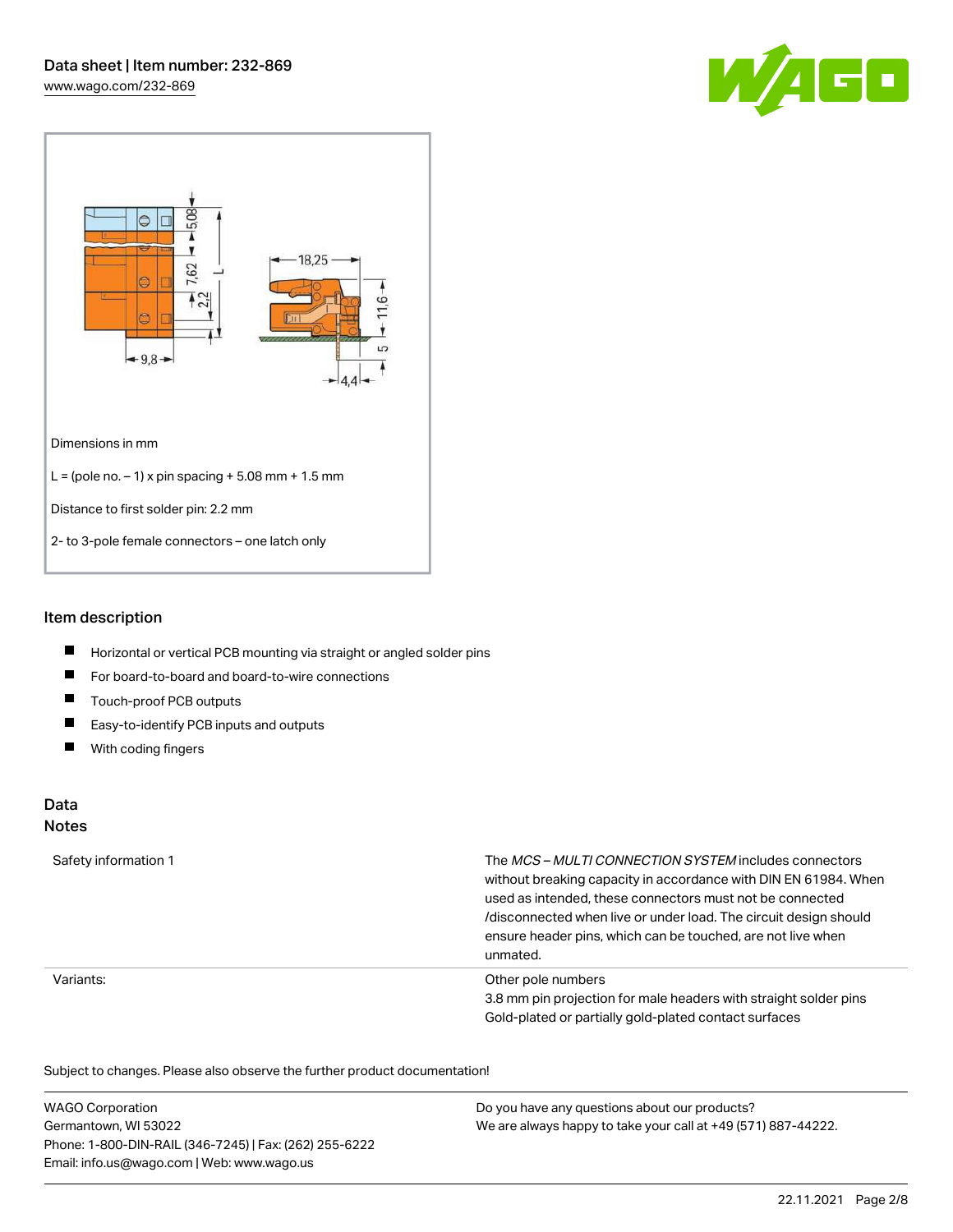

Other versions (or variants) can be requested from WAGO Sales or configured at https://configurator.wago.com/

### Electrical data

#### IEC Approvals

| Ratings per                 | IEC/EN 60664-1                                                        |
|-----------------------------|-----------------------------------------------------------------------|
| Rated voltage (III / 3)     | 500 V                                                                 |
| Rated surge voltage (III/3) | 6 <sub>kV</sub>                                                       |
| Rated voltage (III/2)       | 630 V                                                                 |
| Rated surge voltage (III/2) | 6 <sub>kV</sub>                                                       |
| Nominal voltage (II/2)      | 1000V                                                                 |
| Rated surge voltage (II/2)  | 6 <sub>kV</sub>                                                       |
| Rated current               | 12A                                                                   |
| Legend (ratings)            | $(III / 2)$ $\triangle$ Overvoltage category III / Pollution degree 2 |

#### UL Approvals

| Approvals per                  | UL 1059 |
|--------------------------------|---------|
| Rated voltage UL (Use Group B) | 300 V   |
| Rated current UL (Use Group B) | 15 A    |
| Rated voltage UL (Use Group D) | 300 V   |
| Rated current UL (Use Group D) | 10 A    |

#### Ratings per UL

| Rated voltage<br>) UL 1977      | 300V            |
|---------------------------------|-----------------|
| <b>Pated current</b><br>III 197 | $\cdot$<br>____ |

## CSA Approvals

| Approvals per                   | CSA   |
|---------------------------------|-------|
| Rated voltage CSA (Use Group B) | 300 V |
| Rated current CSA (Use Group B) | 15 A  |
| Rated voltage CSA (Use Group D) | 300 V |
| Rated current CSA (Use Group D) | 10 A  |

#### Connection data

| Total number of potentials<br>. |
|---------------------------------|
|---------------------------------|

Subject to changes. Please also observe the further product documentation!

| <b>WAGO Corporation</b>                                | Do you have any questions about our products?                 |
|--------------------------------------------------------|---------------------------------------------------------------|
| Germantown, WI 53022                                   | We are always happy to take your call at +49 (571) 887-44222. |
| Phone: 1-800-DIN-RAIL (346-7245)   Fax: (262) 255-6222 |                                                               |
| Email: info.us@wago.com   Web: www.wago.us             |                                                               |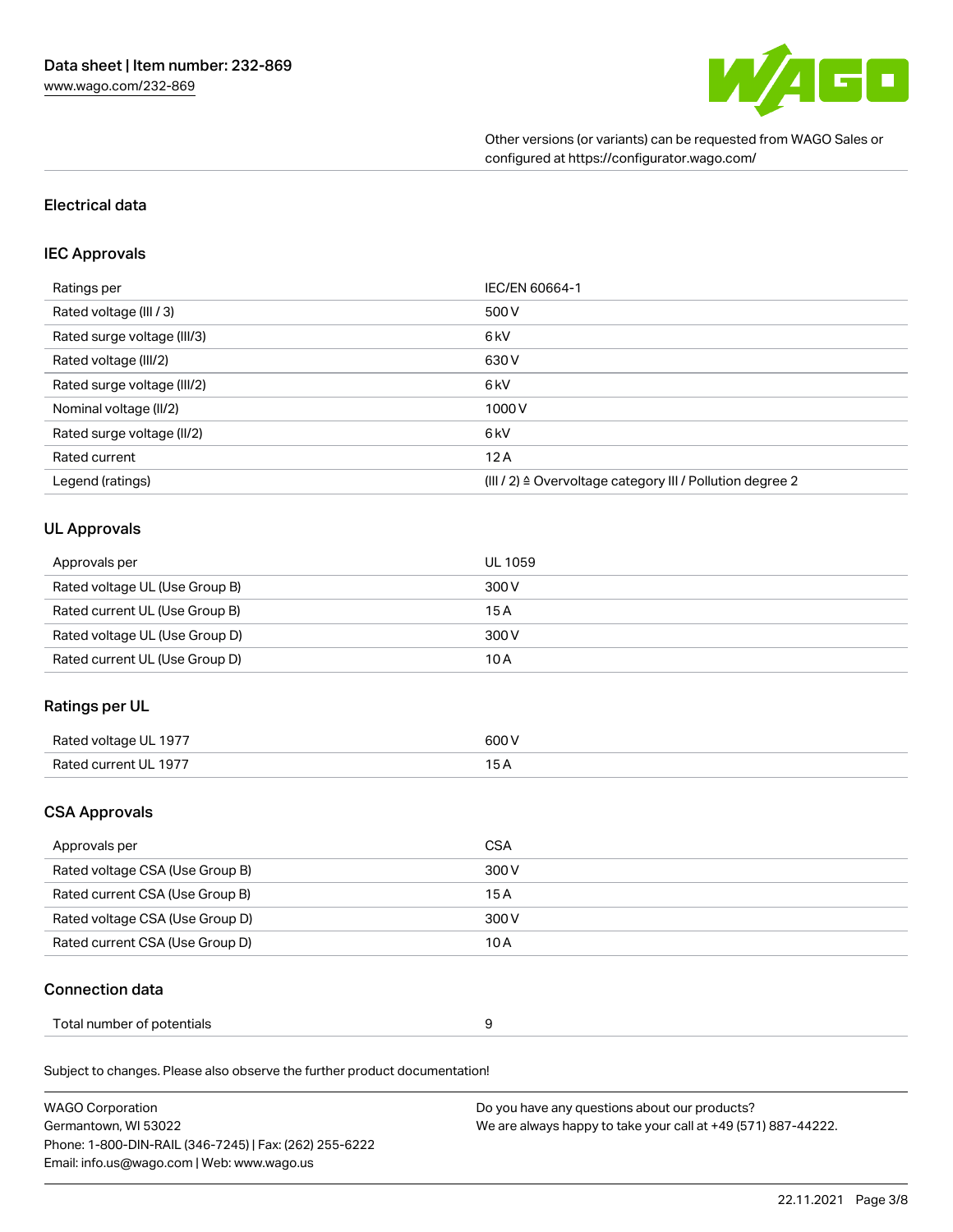[www.wago.com/232-869](http://www.wago.com/232-869)



| Number of connection types |  |
|----------------------------|--|
| Number<br>r of levels.     |  |

#### Connection 1

### Physical data

| Pin spacing                          | 7.62 mm / 0.3 inch    |
|--------------------------------------|-----------------------|
| Width                                | 67.54 mm / 2.659 inch |
| Height                               | 16.6 mm / 0.654 inch  |
| Height from the surface              | 11.6 mm / 0.457 inch  |
| Depth                                | 18.25 mm / 0.719 inch |
| Solder pin length                    | $5 \,\mathrm{mm}$     |
| Solder pin dimensions                | $0.6 \times 1$ mm     |
| Drilled hole diameter with tolerance | $1.3$ $(+0.1)$ mm     |

# Plug-in connection

| Contact type (pluggable connector) | Female header |
|------------------------------------|---------------|
| Connector (connection type)        | for PCB       |
| Mismating protection               | No            |
| Mating direction to the PCB        | 0°            |
| Locking of plug-in connection      | Without       |

## PCB contact

| PCB Contact                         | THT                                        |
|-------------------------------------|--------------------------------------------|
| Solder pin arrangement              | over the entire female connector (in-line) |
| Number of solder pins per potential |                                            |

## Material data

| Color                       | orange           |
|-----------------------------|------------------|
| Material group              |                  |
| Insulation material         | Polyamide (PA66) |
| Flammability class per UL94 | V <sub>0</sub>   |
| Contact material            | Copper alloy     |
| Contact plating             | tin-plated       |
| Fire load                   | $0.193$ MJ       |

Subject to changes. Please also observe the further product documentation!

| <b>WAGO Corporation</b>                                | Do you have any questions about our products?                 |
|--------------------------------------------------------|---------------------------------------------------------------|
| Germantown, WI 53022                                   | We are always happy to take your call at +49 (571) 887-44222. |
| Phone: 1-800-DIN-RAIL (346-7245)   Fax: (262) 255-6222 |                                                               |
| Email: info.us@wago.com   Web: www.wago.us             |                                                               |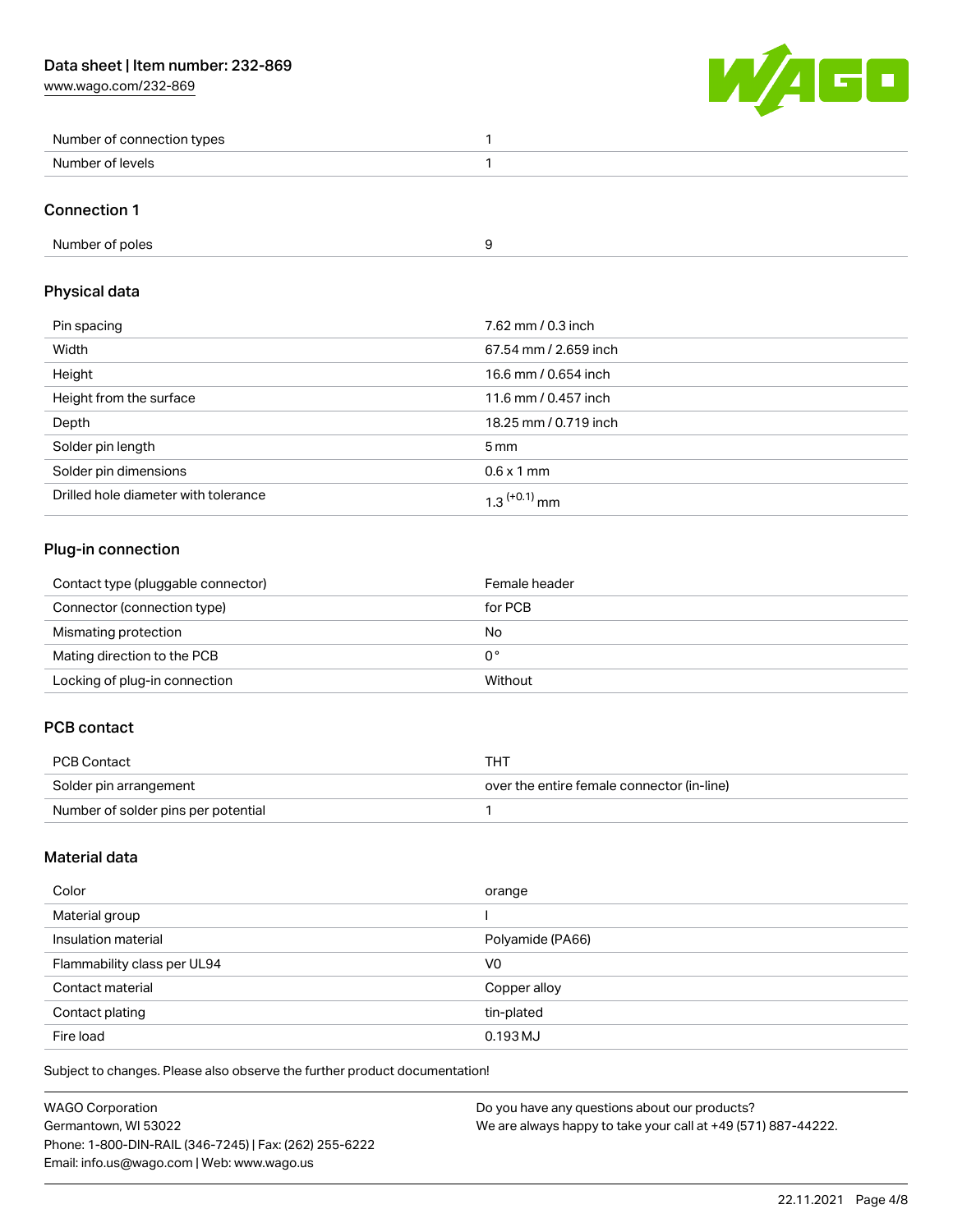[www.wago.com/232-869](http://www.wago.com/232-869)



| Weight<br>ل - | $\ddotsc$ |
|---------------|-----------|
|               |           |

#### Environmental requirements

| Limit temperature range | $-60+85 °C$ |
|-------------------------|-------------|
| .                       |             |

#### Commercial data

| Product Group         | 3 (Multi Conn. System) |
|-----------------------|------------------------|
| PU (SPU)              | 25 Stück               |
| Packaging type        | box                    |
| Country of origin     | DE                     |
| <b>GTIN</b>           | 4044918580311          |
| Customs tariff number | 8536694040             |

#### Approvals / Certificates

#### Country specific Approvals

| Logo | Approval                                     | <b>Additional Approval Text</b> | Certificate<br>name |
|------|----------------------------------------------|---------------------------------|---------------------|
|      | CВ<br>DEKRA Certification B.V.               | IEC 61984                       | NL-39756            |
| EMA  | <b>KEMA/KEUR</b><br>DEKRA Certification B.V. | EN 61984                        | 2190761.01          |

#### Ship Approvals

Phone: 1-800-DIN-RAIL (346-7245) | Fax: (262) 255-6222

Email: info.us@wago.com | Web: www.wago.us

| Logo                                                                                  | Approval                                                                   | <b>Additional Approval Text</b>               | Certificate<br>name |
|---------------------------------------------------------------------------------------|----------------------------------------------------------------------------|-----------------------------------------------|---------------------|
| ABS                                                                                   | <b>ABS</b>                                                                 |                                               | $19-$               |
|                                                                                       | American Bureau of Shipping                                                |                                               | HG15869876-         |
|                                                                                       |                                                                            |                                               | <b>PDA</b>          |
|                                                                                       | <b>DNV GL</b>                                                              |                                               | TAE000016Z          |
|                                                                                       | Det Norske Veritas, Germanischer Lloyd                                     |                                               |                     |
|                                                                                       | <b>LR</b>                                                                  | IEC 61984                                     | 96/20035 (E5)       |
|                                                                                       | Lloyds Register                                                            |                                               |                     |
| <b>UL-Approvals</b>                                                                   |                                                                            |                                               |                     |
|                                                                                       |                                                                            |                                               | Certificate         |
| Logo                                                                                  | Approval                                                                   | <b>Additional Approval Text</b>               | name                |
|                                                                                       | Subject to changes. Please also observe the further product documentation! |                                               |                     |
| <b>WAGO Corporation</b>                                                               |                                                                            | Do you have any questions about our products? |                     |
| We are always happy to take your call at +49 (571) 887-44222.<br>Germantown, WI 53022 |                                                                            |                                               |                     |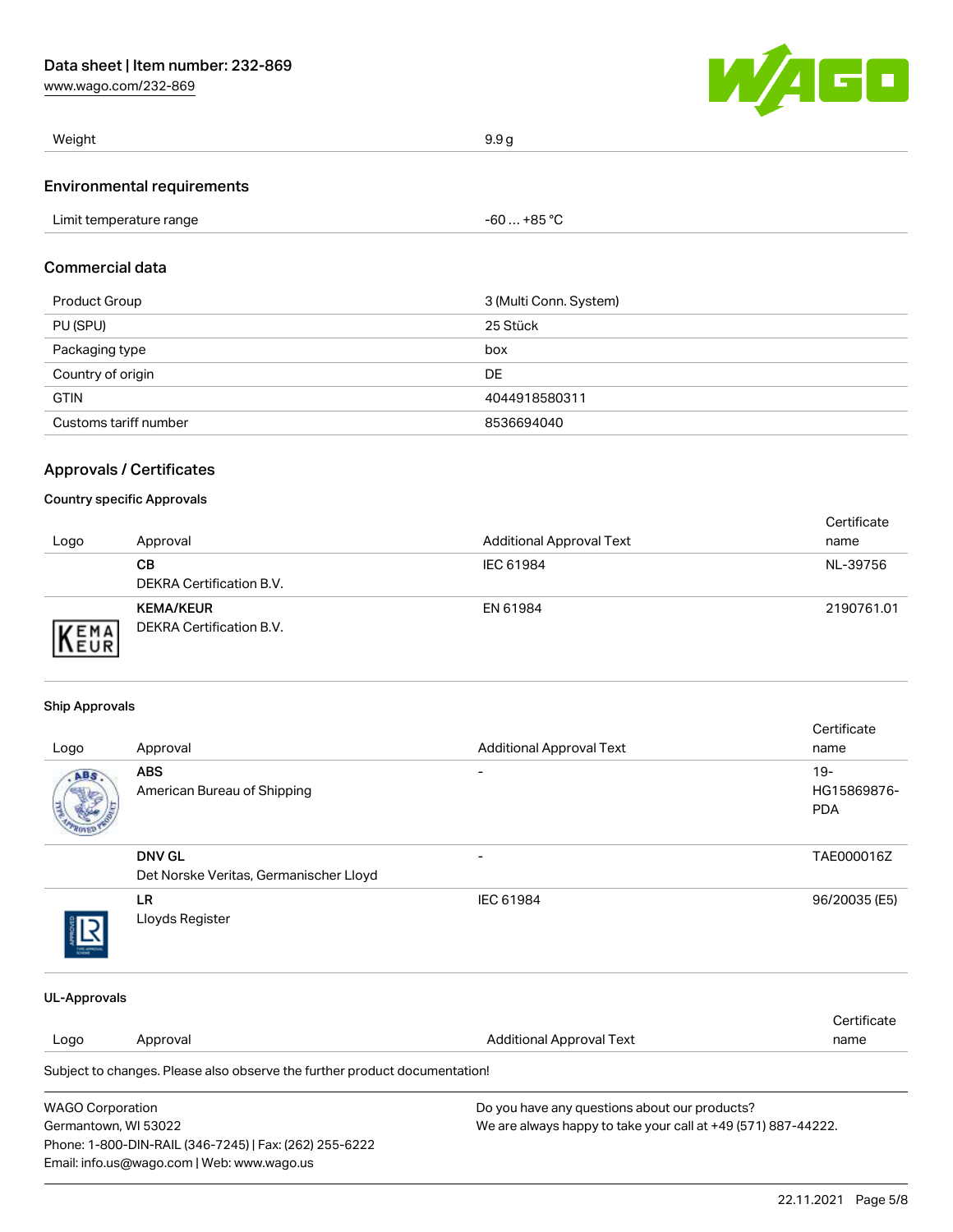

| $\boldsymbol{H}$ | <b>UR</b><br>Underwriters Laboratories Inc. | <b>UL 1977</b> | E45171 |
|------------------|---------------------------------------------|----------------|--------|
| EV.              | <b>UR</b><br>Underwriters Laboratories Inc. | <b>UL 1059</b> | E45172 |
|                  |                                             |                |        |

# **Counterpart**



| ltem no.731-639<br>1-conductor male connector; CAGE CLAMP®; 2.5 mm <sup>2</sup> ; Pin spacing 7.62 mm; 9-pole; 2,50 mm <sup>2</sup> ;<br>orange                                         | www.wago.com/731-639             |
|-----------------------------------------------------------------------------------------------------------------------------------------------------------------------------------------|----------------------------------|
| ltem no.731-639/019-000<br>1-conductor male connector; CAGE CLAMP <sup>®</sup> ; 2.5 mm <sup>2</sup> ; Pin spacing 7.62 mm; 9-pole; clamping collar;<br>$2,50$ mm <sup>2</sup> ; orange | www.wago.com/731-639<br>/019-000 |

### Optional accessories

#### Testing accessories

| Testing accessories |
|---------------------|
|---------------------|



| Item no.: 210-136<br>Test plug; 2 mm Ø; with 500 mm cable                                                                    | www.wago.com/210-136 |
|------------------------------------------------------------------------------------------------------------------------------|----------------------|
| Item no.: 231-662<br>Test plugs for female connectors; for 7.5 mm and 7.62 mm pin spacing; 2,50 mm <sup>2</sup> ; light gray | www.wago.com/231-662 |

## Downloads Documentation

| Technical explanations    | 2019 Apr 3 | pdf<br>2.0 MB | Download |
|---------------------------|------------|---------------|----------|
|                           |            |               |          |
| <b>CAD files</b>          |            |               |          |
| CAE data                  |            |               |          |
| EPLAN Data Portal 232-869 |            | URL           | Download |

Subject to changes. Please also observe the further product documentation!

| <b>WAGO Corporation</b>                                | Do you have any questions about our products?                 |
|--------------------------------------------------------|---------------------------------------------------------------|
| Germantown, WI 53022                                   | We are always happy to take your call at +49 (571) 887-44222. |
| Phone: 1-800-DIN-RAIL (346-7245)   Fax: (262) 255-6222 |                                                               |
| Email: info.us@wago.com   Web: www.wago.us             |                                                               |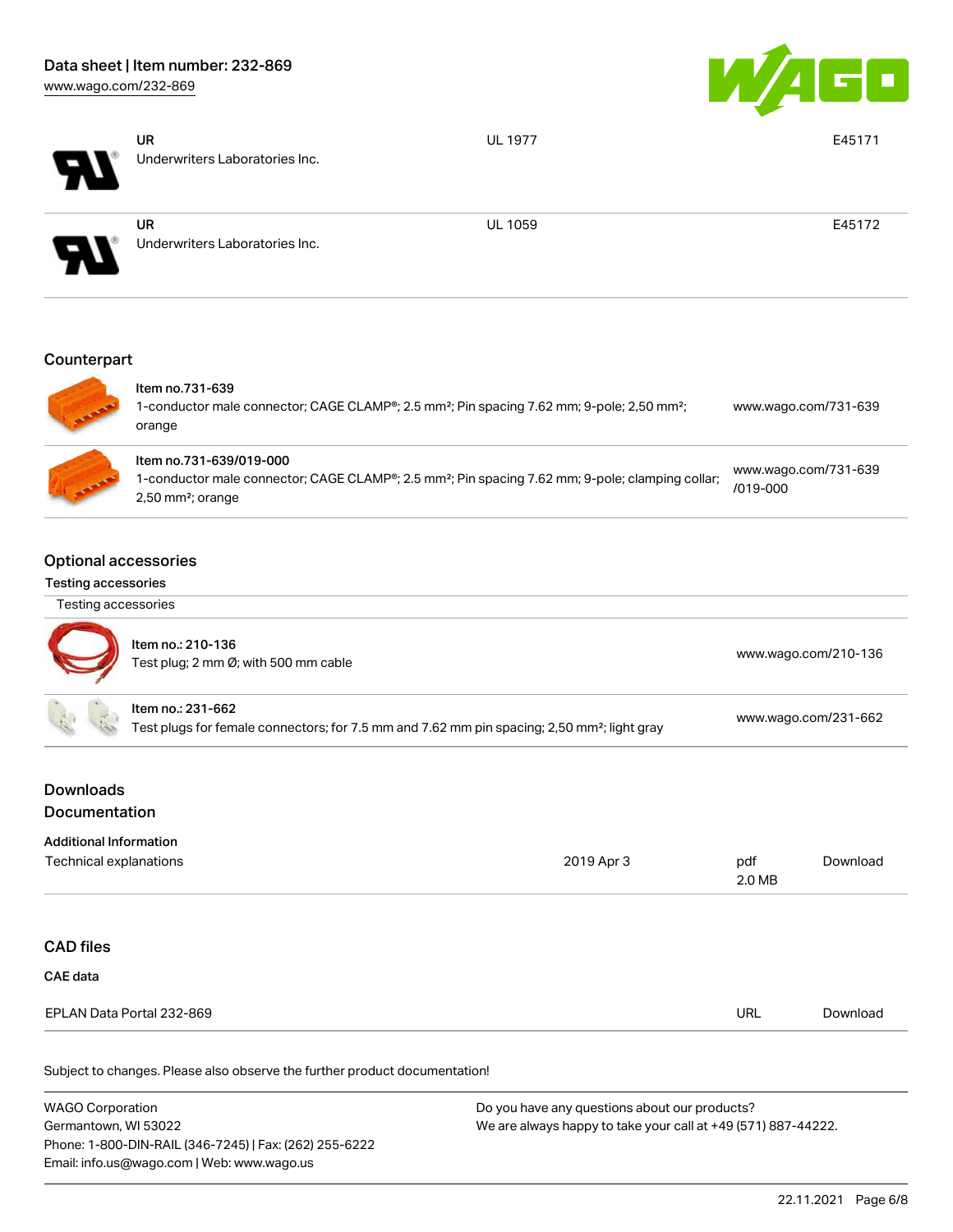#### ZUKEN Portal 232-869 URL [Download](https://www.wago.com/global/d/Zuken_URLS_232-869)

#### PCB Design

| ◡ | <b>DOWITOUT</b> |
|---|-----------------|
|   |                 |
|   |                 |
|   |                 |

| Symbol and Footprint 232-869                                                                                                                                           | URL | Download |
|------------------------------------------------------------------------------------------------------------------------------------------------------------------------|-----|----------|
| CAx data for your PCB design, consisting of "schematic symbols and PCB footprints",<br>allow easy integration of the WAGO component into your development environment. |     |          |
| Supported formats:                                                                                                                                                     |     |          |
| Accel EDA 14 & 15                                                                                                                                                      |     |          |

- $\blacksquare$ Altium 6 to current version
- $\blacksquare$ Cadence Allegro
- П **DesignSpark**
- П Eagle Libraries
- $\blacksquare$ KiCad
- Mentor Graphics BoardStation  $\blacksquare$
- $\blacksquare$ Mentor Graphics Design Architect
- $\blacksquare$ Mentor Graphics Design Expedition 99 and 2000
- $\blacksquare$ OrCAD 9.X PCB and Capture
- $\blacksquare$ PADS PowerPCB 3, 3.5, 4.X, and 5.X
- $\blacksquare$ PADS PowerPCB and PowerLogic 3.0
- П PCAD 2000, 2001, 2002, 2004, and 2006
- $\blacksquare$ Pulsonix 8.5 or newer
- $\blacksquare$ STL
- $\blacksquare$ 3D STEP
- $\blacksquare$ TARGET 3001!
- $\blacksquare$ View Logic ViewDraw
- $\blacksquare$ Quadcept
- $\blacksquare$ Zuken CadStar 3 and 4
- $\blacksquare$ Zuken CR-5000 and CR-8000

PCB Component Libraries (EDA), PCB CAD Library Ultra Librarian

#### CAD data

2D/3D Models 232-869 URL [Download](https://www.wago.com/global/d/3D_URLS_232-869)

#### Environmental Product Compliance

#### Compliance Search

Subject to changes. Please also observe the further product documentation!

WAGO Corporation Germantown, WI 53022 Phone: 1-800-DIN-RAIL (346-7245) | Fax: (262) 255-6222 Email: info.us@wago.com | Web: www.wago.us

Do you have any questions about our products? We are always happy to take your call at +49 (571) 887-44222.